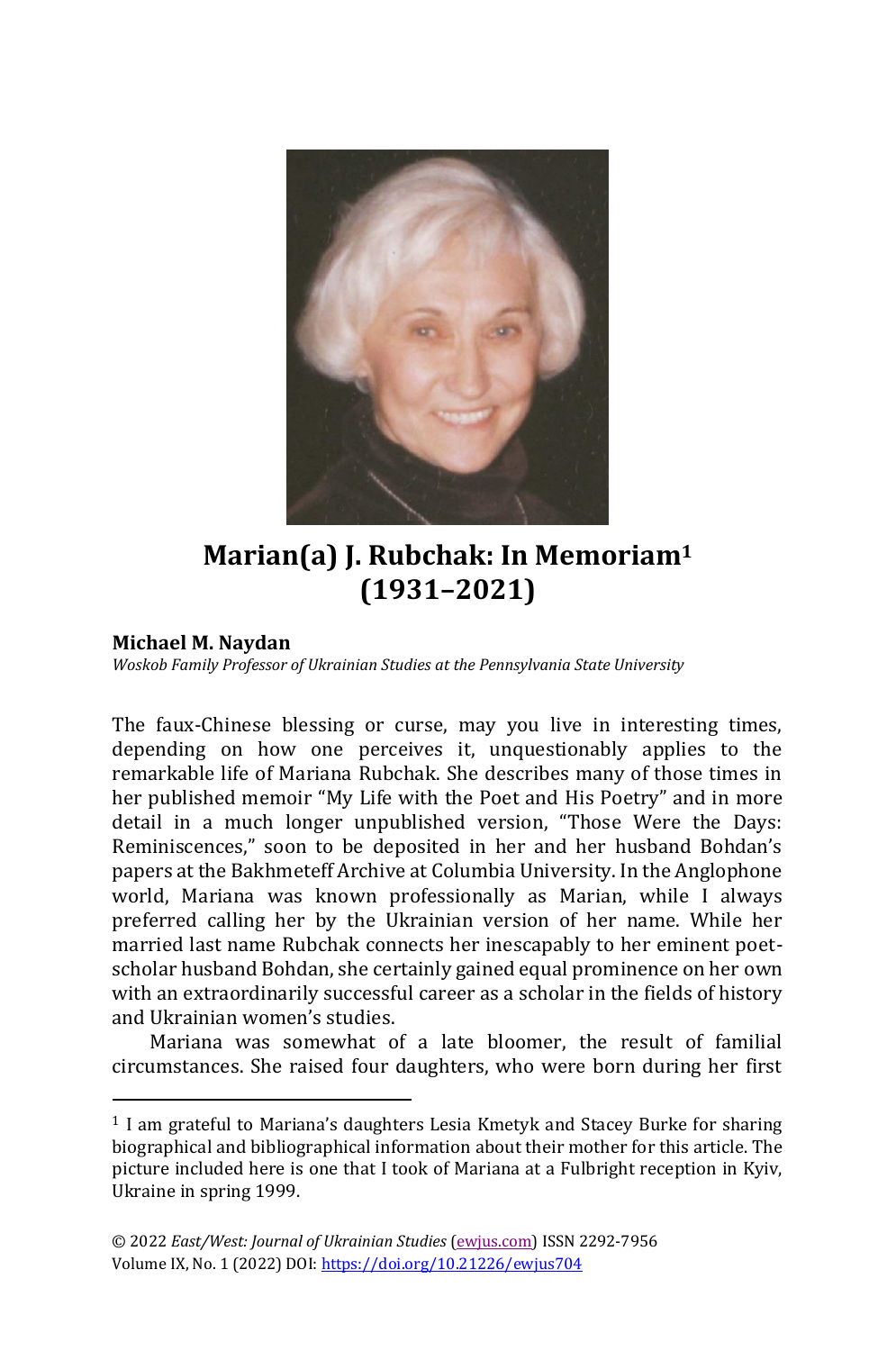marriage and reared mostly during her second fifty-four-year marriage to Bohdan. In 1963 at the age of 32 she started working on a Bachelor's Degree at the University of Manitoba, where Bohdan had just taken a teaching position. After meeting him in a class he was teaching, nearly two years later she and Bohdan were married on 22 January 1965 in Winnipeg. Soon after they moved to Chicago with the family. After relocating first to Forest Hills, New York in 1967 for Bohdan's new position with Radio Liberty, the family moved to New Brunswick, Jersey in 1969 where Bohdan worked on his PhD in comparative literature at Rutgers University. Mariana graduated Phi Beta Kappa in 1971 with a Bachelor's Degree from Douglass College, the women's division of the university. She earned her MA in intellectual history from Rutgers University in 1972 and soon after relocated once again with her family back to Chicago, where Bohdan accepted a tenure-track teaching position at the University of Illinois. She continued her graduate studies and defended her PhD in history at the University of Illinois at Chicago in 1988 on the topic of "The Cultural and Political Activities of the Lviv Stavropigiia Brotherhood and the Development of a Ukrainian National Consciousness, 1585–1632."

She first taught part-time at Valparaiso University from 1988–1990, after which she was offered a tenure-track appointment at the ripe young age of 59. She earned tenure and the rank of Professor at Valparaiso at a time when many academics consider retiring. Even after her eventual retirement in 2006 to move to be with Bohdan in Boonton, New Jersey, she received a nine-year appointment as a Senior Research Professor off site. Her delayed but still highly productive career provides positive proof that a woman truly can have it all—both a loving family and a demanding profession even when she decides to do that at a later stage of life.

Upon a search of Mariana's works in an online card catalog such as the WorldCat.org or an Internet bookstore such as Amazon.com, one will find most prominently two edited volumes whose publication she tirelessly organized and edited: *New Imaginaries: Youthful Reinvention of Ukraine's Cultural Paradigm* and *Mapping Difference: The Many Faces of Women in Contemporary Ukraine*. The latter focuses mostly on articles by more established scholars, the former on the up-and-coming generation of Ukrainian scholars. Mariana provided insightful, expert introductions to both books along with translations from Ukrainian. These two volumes together in particular point to the fact that Mariana truly was a bridge between generations and focused on supporting younger feminist scholars both in post-independence Ukraine and abroad. One of her other major book contributions was a translation with footnotes of volume 19 of Russian historian Sergei Soloviev's *Religious Struggle in Poland-Lithuania: Tsar Alexis' Reign Begins, 1654–1676* for Academic International Press. She was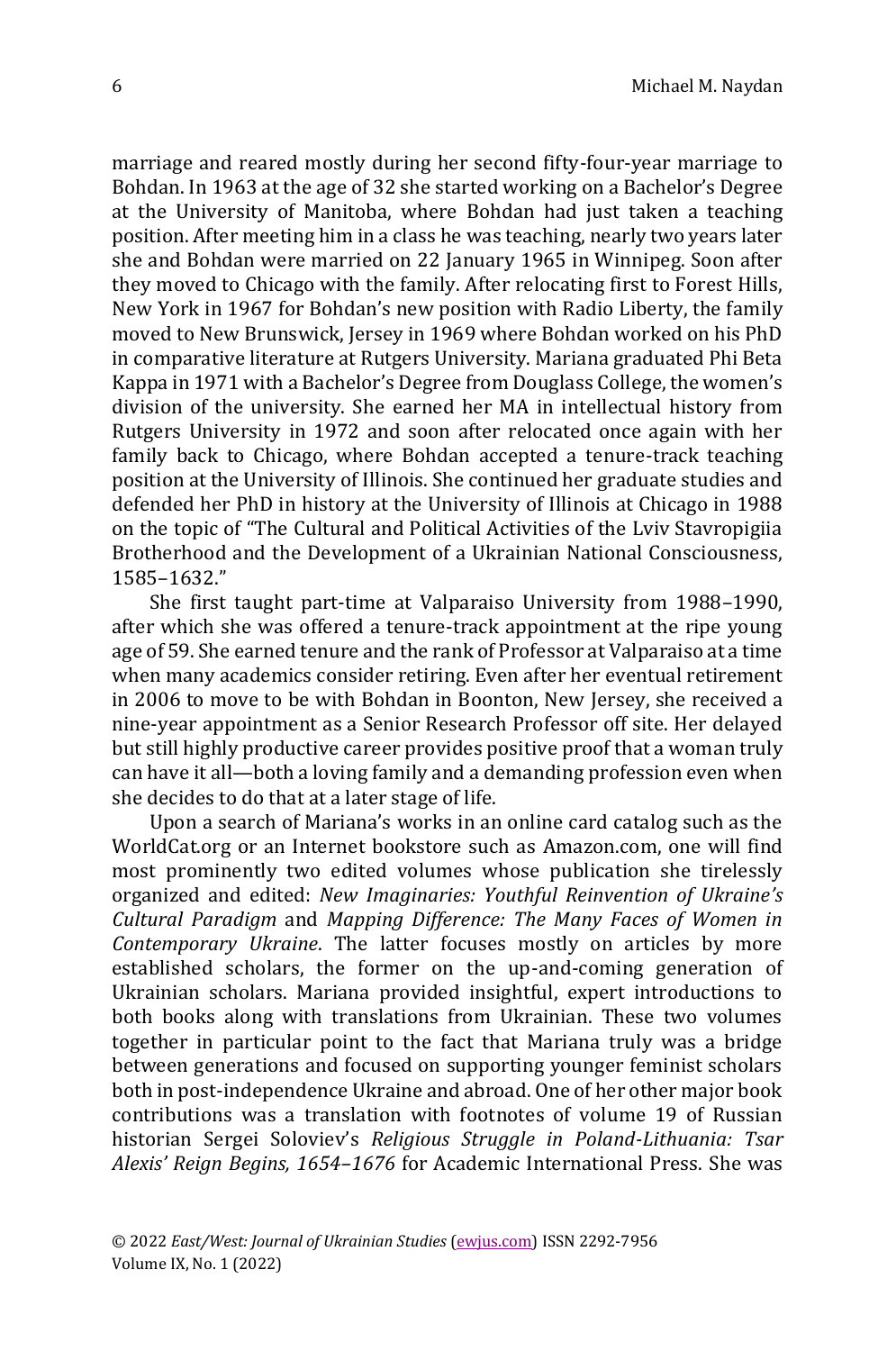attitudinally forever young and astoundingly curious in her outlook on life and scholarship, with a capacious and sharp mind even at the age of 90.

Besides her two books that helped to elevate Ukrainian scholarship on par with world feminist scholarship, 46 major articles appeared in scholarly journals and as chapters of books. She wrote on the topics of Russian and Ukrainian history; on gender, politics, and society; on feminism, especially in the Ukrainian context; on the misogynistic image of the *berehynia* (goddess of the hearth) and matriarchy in Ukrainian culture; and others. Her scholarly contributions all were thoroughly researched and well received.

In addition to her publications, Mariana had the reputation of being a demanding professor of history at Valparaiso University where she taught for eighteen years. She also served as a reviewer of articles for many journals in the field, such as *East/West: Journal of Ukrainian Studies*, *Slavic Review*, *European Journal of Women's Studies*, *Nationalities Papers, Journal of Women's History*, and *Canadian Slavonic Papers*, as well as for book publishers. She always lent her avid support for good scholarship and gave sound advice for revisions to improve contributions. She was not threatened by but revelled in the success of other younger scholars. She also contributed a number of book reviews to a variety of journals on volumes in Ukrainian studies, women's studies, politics, history, and feminism.

I first met Mariana in 1991 at the yearly summer Ukrainian studies conference at the University of Illinois at Urbana-Champaign, which I attended several times at the invitation of Dmytro Shtohryn and Bohdan Rubchak. From the moment I met her, I found Mariana to be a delightful conversationalist, always pithy in her comments, with a wry, delightful wit. I caught up with her over the years numerous times at yearly AAASS/ASEEES conferences as well as at other symposia. I also invited Mariana and Bohdan to deliver lectures at my university—Penn State—after they had retired to New Jersey and were within easier driving distance.

Our mutual interest in Ukrainian studies particularly merged when we both received Fulbright fellowships for the spring 1999 semester. Mariana was based in Kyiv and I in Lviv. During that time, I met with her at a Fulbright banquet in Kyiv where we sat together at a table with Iurii and Nina Andrukhovych along with several other Ukrainian and American scholars. That was truly a magical evening of fascinating conversation. When Mariana saw the prankster poet Oleksandr Irvanets' kiss the shoe of Oksana Zabuzhko, which I managed to capture with my camera, Mariana requested equal treatment. So Irvanets' on bended knee graciously complied to the delight of those nearby. My camera managed to catch the moment right after with Mariana's beaming smile.

She later decided to visit me in Lviv during the last ten days of her Fulbright stay since she had never been to the city. She was a bundle of energy during her trip, tirelessly getting to know the city and its fascinating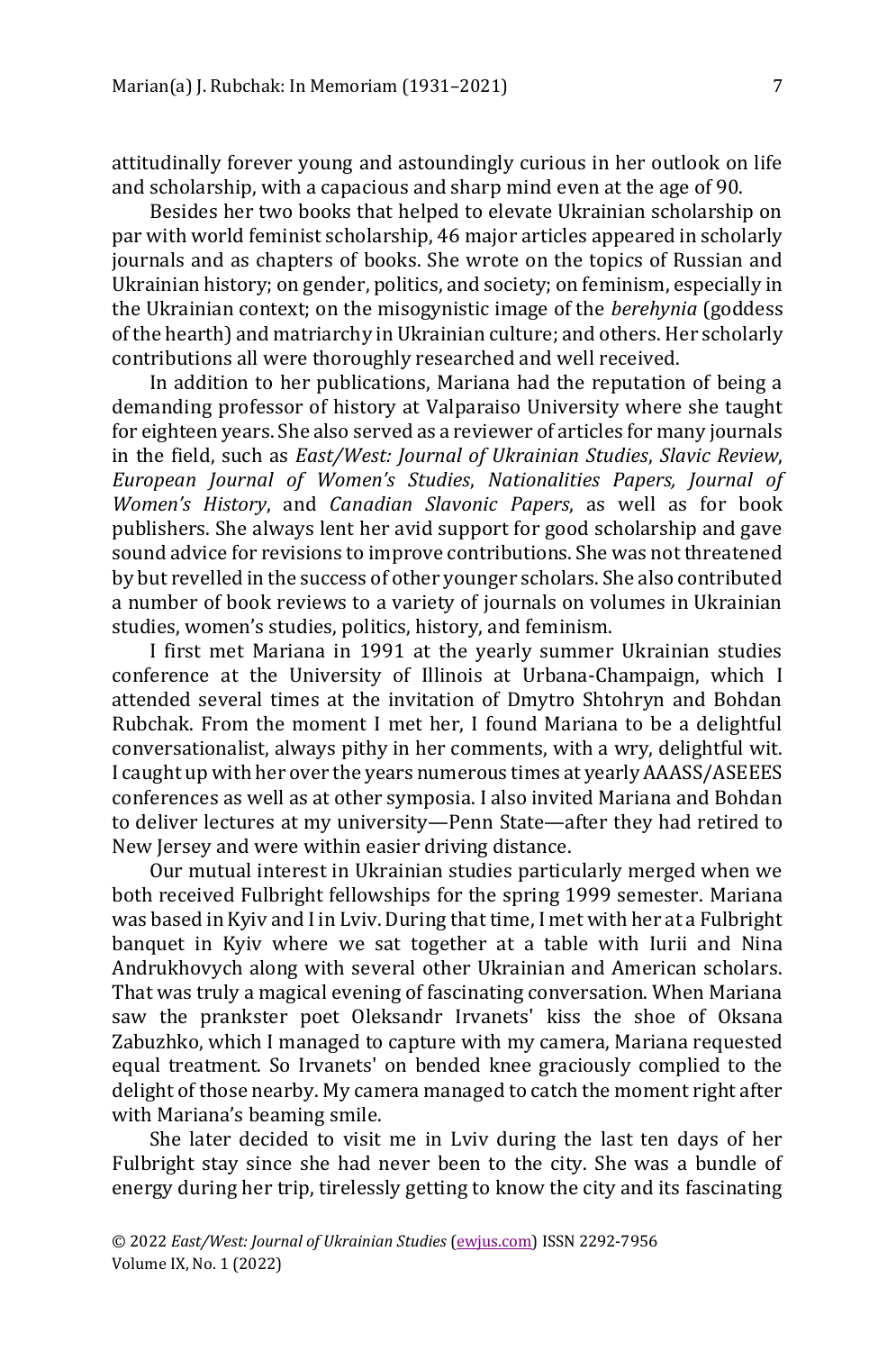inhabitants and visitors, including the writers Viktor Neborak, Oleh Lysheha, and Andrukhovych; scholars such as Maria Zubrytska and Lidia Stefanowska; younger scholars and students; and local artists and musicians. I came to know Mariana the explorer during her visit, whose love of people, life, and the land of her ancestry were boundless.

While we stayed in touch over the years after that, I ended up working particularly closely with her on publishing a book of my and Svitlana Budzhak Jones's translations of Bohdan's poetry (*The Selected Poetry*). Mariana was extraordinarily generous in sharing her thoughts on the biographical context of Bohdan's poetry with us as well as photographs from her personal archive. With our numerous conversations and emails as a starting point, she ended up penning a stunningly candid memoir for the volume. She actively took on the role of the meticulous keeper and promoter of Bohdan's literary heritage following his death. She understood his genius as a poet and scholar as well as his psychological issues and idiosyncrasies. Following Bohdan's death, she copiously combed through his diaries, correspondence, and manuscripts to write her memoirs and finished a final draft of them less than a week before she herself passed away.

Mariana suffered through physical infirmity the last few years of her life and was mostly limited to spending time in her home alone during the Covid lockdown except for family visits. But her mind stayed as sharp as ever and she continued to work every day.

Ukrainian studies and the world have lost a wonderful human being in Mariana, whom I will terribly miss, and whose legacy will live on after her passing. The following poem by Bohdan Rubchak captures the beauty of her soul and her extraordinary role as his muse:

A Song for Mariana

This love is like precious fruit, Mature, late in season. It's like night that quivers in its final, autumn song.

I carried this love out of September for its delicate birdlike nature, and for eyes that in a blue whisper beseech beginning.

For hair that pours onto breasts like torrents of nets, for palms that in lunar reaches cast the light of saintliness.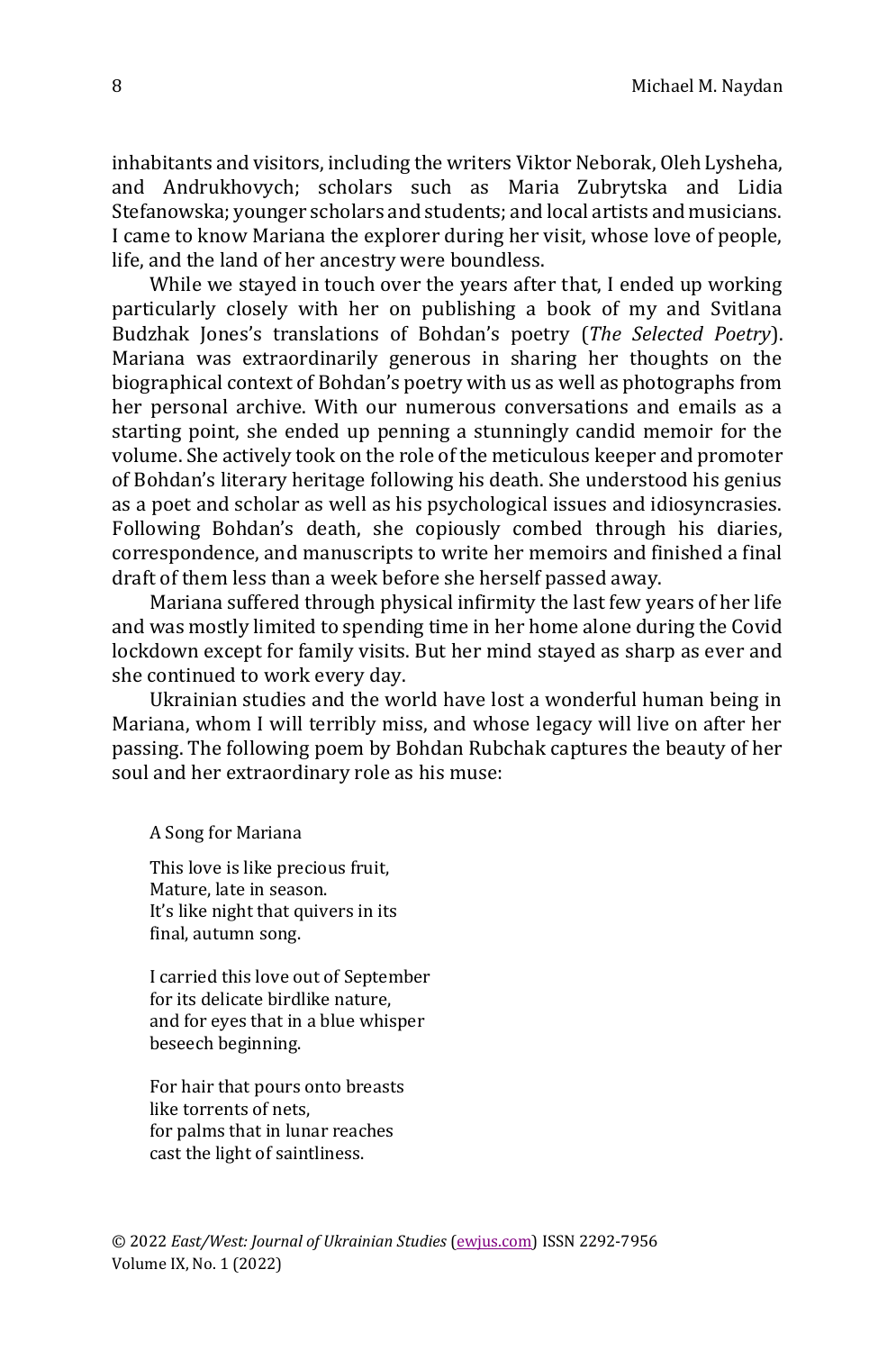I live in this love as though in an old, misty garden, and gather silver beads of joy in a shady leaf.

I became lost in my love's face as if I were in a bewildering land: In its mysterious landscape I am seeking myself.

1967 (Bohdan Rubchak 73).



## **Figure 1. Mariana's visit to Lviv in 1999. My photograph.**

*Left to right*: Natalka Babalyk, Oleh Lysheha, Mariana Rubchak, Iurii Andrukhovych, and Lidia Stefanowska.